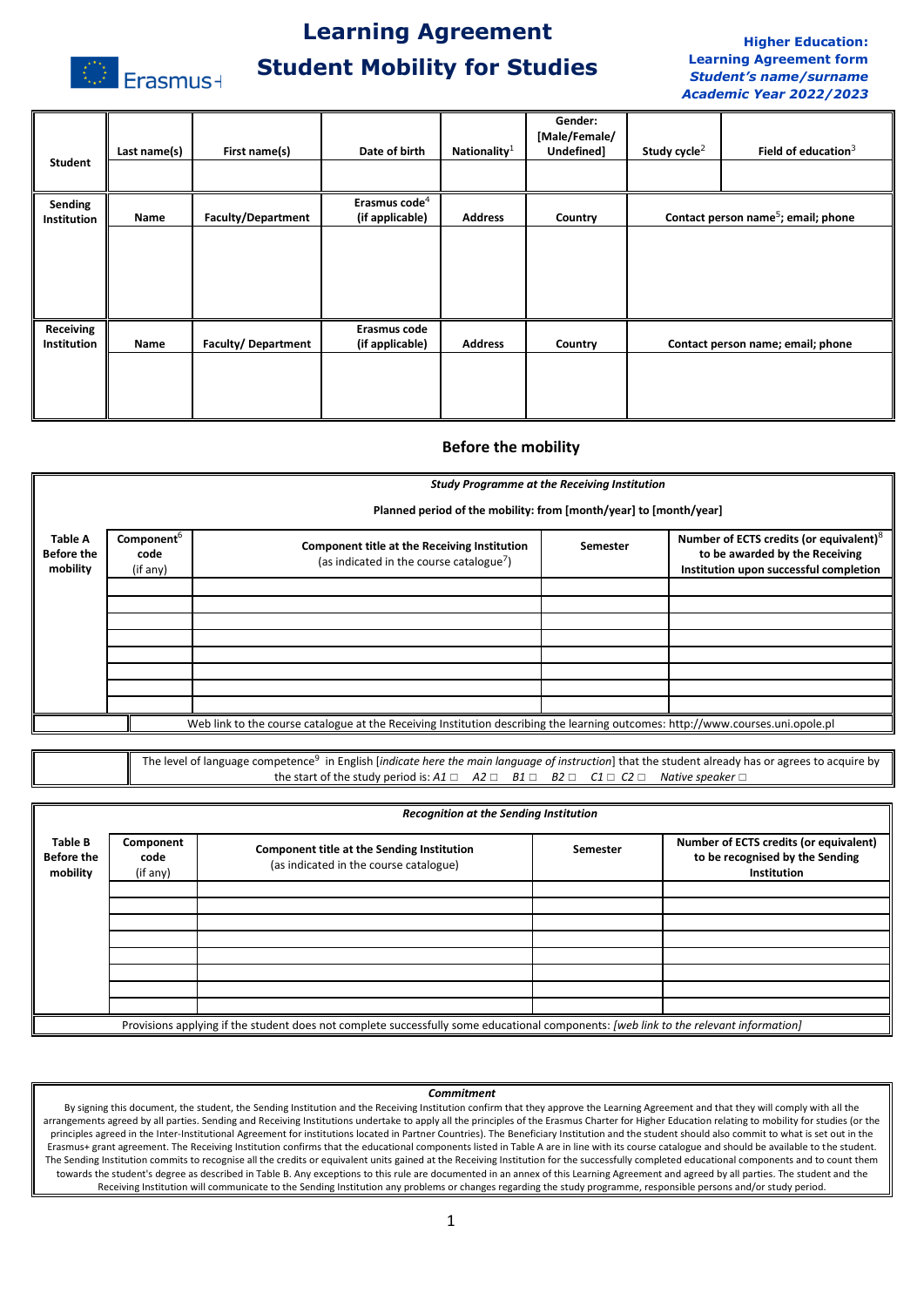

## **Higher Education: Learning Agreement form** *Student's name/surname Academic Year 2022/2023*

| Commitment                                                       | Name                      | Email                        | Position                     | Date | Signature |
|------------------------------------------------------------------|---------------------------|------------------------------|------------------------------|------|-----------|
| Student                                                          |                           | davidsaltamarski@yahoo.com   | Student                      |      |           |
|                                                                  |                           |                              | Departmental                 |      |           |
|                                                                  |                           |                              | Coordinator                  |      |           |
| Responsible person <sup>10</sup> at<br>the Sending Institution   | Prof. Dr Marjan Gjurovski | marjan.gjurovski@uklo.edu.mk | Institutional<br>Coordinator |      |           |
| Responsible person at the<br>Receiving Institution <sup>11</sup> |                           |                              |                              |      |           |

# **During the Mobility**

|                                    | <b>Exceptional changes to Table A</b><br>(to be approved by e-mail or signature by the student, the responsible person in the Sending Institution and the responsible person in the Receiving Institution) |                                                                                                  |                                                     |                                            |                                 |                                                     |  |
|------------------------------------|------------------------------------------------------------------------------------------------------------------------------------------------------------------------------------------------------------|--------------------------------------------------------------------------------------------------|-----------------------------------------------------|--------------------------------------------|---------------------------------|-----------------------------------------------------|--|
| Table A2<br>During the<br>mobility | Component<br>code<br>(if any)                                                                                                                                                                              | <b>Component title at the Receiving</b><br>Institution<br>(as indicated in the course catalogue) | <b>Deleted</b><br>component<br>[tick if applicable] | Added<br>component<br>[tick if applicable] | Reason for change <sup>12</sup> | Number of<br><b>ECTS</b> credits<br>(or equivalent) |  |
|                                    |                                                                                                                                                                                                            |                                                                                                  |                                                     |                                            | Choose an item.                 |                                                     |  |
|                                    |                                                                                                                                                                                                            |                                                                                                  |                                                     |                                            | Choose an item.                 |                                                     |  |

|                                    | <b>Exceptional changes to Table B (if applicable)</b><br>(to be approved by e-mail or signature by the student and the responsible person in the Sending Institution) |                                                                                             |                                                     |                                            |                                        |  |
|------------------------------------|-----------------------------------------------------------------------------------------------------------------------------------------------------------------------|---------------------------------------------------------------------------------------------|-----------------------------------------------------|--------------------------------------------|----------------------------------------|--|
| Table B2<br>During the<br>mobility | Component<br>code<br>(if any)                                                                                                                                         | <b>Component title at the Sending Institution</b><br>(as indicated in the course catalogue) | <b>Deleted</b><br>component<br>[tick if applicable] | Added<br>component<br>[tick if applicable] | Number of ECTS credits (or equivalent) |  |
|                                    |                                                                                                                                                                       |                                                                                             |                                                     |                                            |                                        |  |
|                                    |                                                                                                                                                                       |                                                                                             |                                                     |                                            |                                        |  |

# **After the Mobility**

|                                         | <b>Transcript of Records at the Receiving Institution</b>                           |                                                                                        |                                                                         |                                                     |                                                          |  |  |  |
|-----------------------------------------|-------------------------------------------------------------------------------------|----------------------------------------------------------------------------------------|-------------------------------------------------------------------------|-----------------------------------------------------|----------------------------------------------------------|--|--|--|
|                                         | Start and end dates of the study period: from [day/month/year]  to [day/month/year] |                                                                                        |                                                                         |                                                     |                                                          |  |  |  |
| <b>Table C</b><br>After the<br>mobility | Component<br>code<br>(if any)                                                       | Component title at the Receiving Institution<br>(as indicated in the course catalogue) | Was the component<br>successfully completed<br>by the student? [Yes/No] | <b>Number of ECTS</b><br>credits<br>(or equivalent) | Gradesreceived<br>at the Receiving<br><b>Institution</b> |  |  |  |
|                                         |                                                                                     |                                                                                        |                                                                         |                                                     |                                                          |  |  |  |
|                                         |                                                                                     |                                                                                        |                                                                         |                                                     |                                                          |  |  |  |
|                                         |                                                                                     |                                                                                        |                                                                         |                                                     |                                                          |  |  |  |
|                                         |                                                                                     |                                                                                        |                                                                         | Total:                                              |                                                          |  |  |  |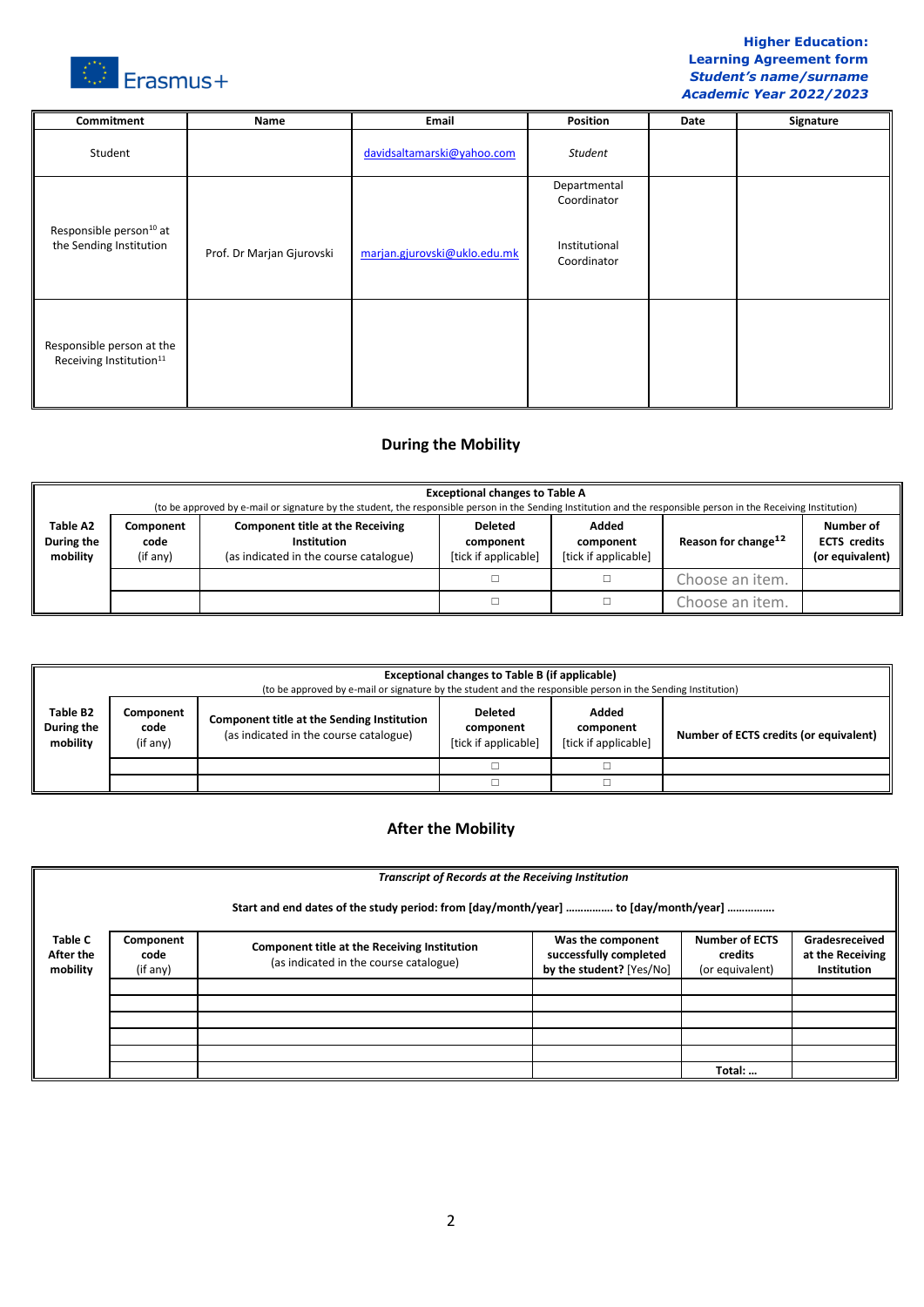

 $\overline{a}$ 

|                                                                                     | Transcript of Records and Recognition at the Sending Institution |                                                                                                    |                                                              |                                                                           |  |  |  |
|-------------------------------------------------------------------------------------|------------------------------------------------------------------|----------------------------------------------------------------------------------------------------|--------------------------------------------------------------|---------------------------------------------------------------------------|--|--|--|
| Start and end dates of the study period: from [day/month/year]  to [day/month/year] |                                                                  |                                                                                                    |                                                              |                                                                           |  |  |  |
| <b>Table D</b><br>After the<br>mobility                                             | Component<br>code<br>(if any)                                    | Title of recognised component at the Sending Institution<br>(as indicated in the course catalogue) | <b>Number of ECTS</b><br>credits(or<br>equivalent)recognised | Grades registered at the<br><b>Sending Institution</b><br>(if applicable) |  |  |  |
|                                                                                     |                                                                  |                                                                                                    |                                                              |                                                                           |  |  |  |
|                                                                                     |                                                                  |                                                                                                    |                                                              |                                                                           |  |  |  |
|                                                                                     |                                                                  |                                                                                                    |                                                              |                                                                           |  |  |  |
|                                                                                     |                                                                  |                                                                                                    |                                                              |                                                                           |  |  |  |
|                                                                                     |                                                                  |                                                                                                    |                                                              |                                                                           |  |  |  |
|                                                                                     |                                                                  |                                                                                                    | Total:                                                       |                                                                           |  |  |  |

<sup>1</sup>**Nationality:** country to which the person belongs administratively and that issues the ID card and/or passport.

<sup>2</sup>Study cycle: Short cycle (EQF level 5) / Bachelor or equivalent first cycle (EQF level 6) / Master or equivalent second cycle (EQF level 7) / Doctorate or equivalent third cycle (EQF level 8).

<sup>3</sup>Field of education: The<u>ISCED-F 2013 search tool</u> available at [http://ec.europa.eu/education/tools/isced-f\\_en.htm](http://ec.europa.eu/education/tools/isced-f_en.htm) should be used to find the ISCED 2013 detailed field of education and training that is closest to the subject of the degree to be awarded to the student by the Sending Institution.

<sup>4</sup>**Erasmus code**: a unique identifier that every higher education institution that has been awarded with the Erasmus Charter for Higher Education (ECHE) receives. It is only applicable to higher education institutions located in Programme Countries.

<sup>5</sup>**Contact person**: person who provides a link for administrative information and who, depending on the structure of the higher education institution, may be the departmental coordinator or works at the international relations office or equivalent body within the institution.

<sup>6</sup> An "**educational component**" is a self-contained and formal structured learning experience that features learning outcomes, credits and forms of assessment. Examples ofeducational components are: a course, module, seminar, laboratory work, practical work, preparation/research for a thesis, mobility window or free electives.

<sup>7</sup>**Course catalogue**: detailed, user-friendly and up-to-date information on the institution's learning environment that should be available to students before the mobility period and throughout their studies to enable them to make the right choices and use their time most efficiently. The information concerns, for example, the qualifications offered, the learning, teaching and assessment procedures, the level of programmes, the individual educational components and the learning resources. The Course Catalogue should include the names of people to contact, with information about how, when and where to contact them.

<sup>8</sup>**ECTS credits (or equivalent)**: in countries where the "ECTS" system is not in place, in particular for institutions located in Partner Countries not participating in the Bologna process, "ECTS" needs to be replaced in the relevant tables by the name of the equivalent system that is used, and a web link to an explanation to the system should be added.

9 **Level of language competence**: a description of the European Language Levels (CEFR) is available at: https://europass.cedefop.europa.eu/en/resources/european-language-levels-cefr

<sup>10</sup>**Responsible person at the Sending Institution**: an academic who has the authority to approve the Learning Agreement, to exceptionally amend it when it is needed, as well as to guarantee full recognition of such programme on behalf of the responsible academic body. The name and email of the Responsible person must be filled in only in case it differs from that of the Contact person mentioned at the top of the document.

<sup>11</sup>**Responsible person at the Receiving Institution**: the name and email of the Responsible person must be filled in only in case it differs from that of the Contact person mentioned at the top of the document.

<sup>12</sup>**Reasons for exceptional changes to study programme abroad (choose an item number from the table below):**

| Reason:<br>-----------<br><i>TOI</i><br>componen <u>-</u><br><b>APIP</b><br>mrs<br>тіпі. | ----<br>componer <sup>-</sup><br>TOT<br>,,,,,,,,,,<br>sur<br>neu |
|------------------------------------------------------------------------------------------|------------------------------------------------------------------|
|                                                                                          |                                                                  |